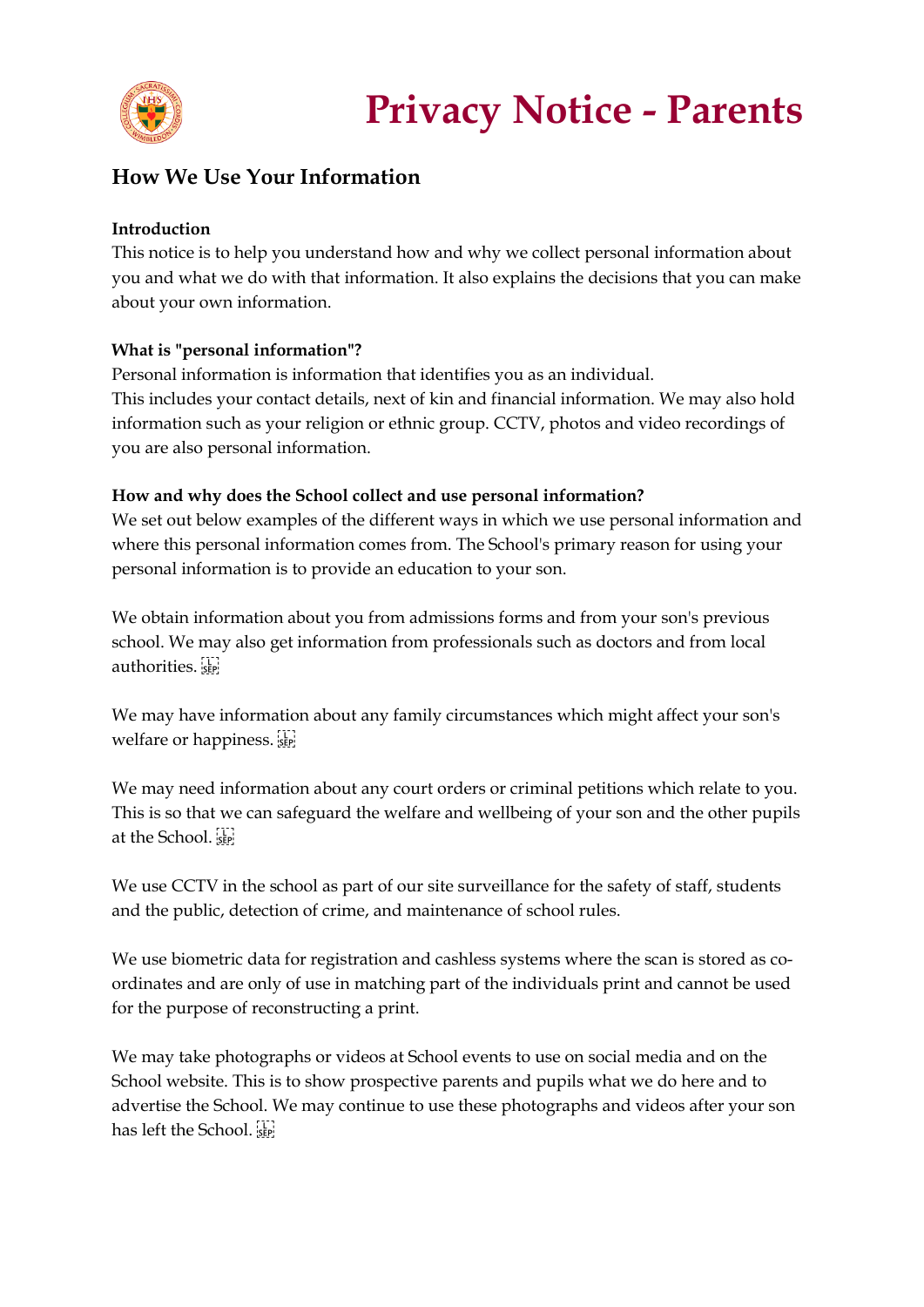

# **Privacy Notice - Parents**

We may send you information to keep you up to date with what is happening at the School. For example, by sending you information about events and activities taking place (including fundraising events) and the School newsletter.

We may use information about you if we need this for historical research purposes or for statistical purposes.

### **Sharing personal information with third parties**

We do not share information about our pupils with anyone without consent unless the law and our policies allow us to do so.

In accordance with our legal obligations, we may share information with Health professionals, local authorities (Social Services) and the Department for Education, for example, where we have any safeguarding concerns. On occasion, we may need to share information with the police.

We may also need to share information with our legal advisers for the purpose of obtaining legal advice.

Occasionally we may use consultants, experts and other advisors to assist the School in fulfilling its obligations and to help run the School properly. We might need to share your information with them if this is relevant to their work. This includes exam boards, post-16 education, Ursuline High 6th Form and training providers, youth support services and careers advisers

If your son is not of British nationality we have to make sure that your son has the right to study in the UK.

We may share some information with our insurance company, for example, where there is a serious incident at the School.  $\prod_{s \in P}$ We may need to share information if there is an emergency, for example, if you are hurt whilst on School premises.

If your son leaves us to attend another school we may need to provide that school with information about you. For example, details of family circumstances for safeguarding reasons.

We may share information about you with others in your family, such as another parent or step-parent. For example, where this is part of our obligation to take care of your son, as part of our wider legal and regulatory obligations.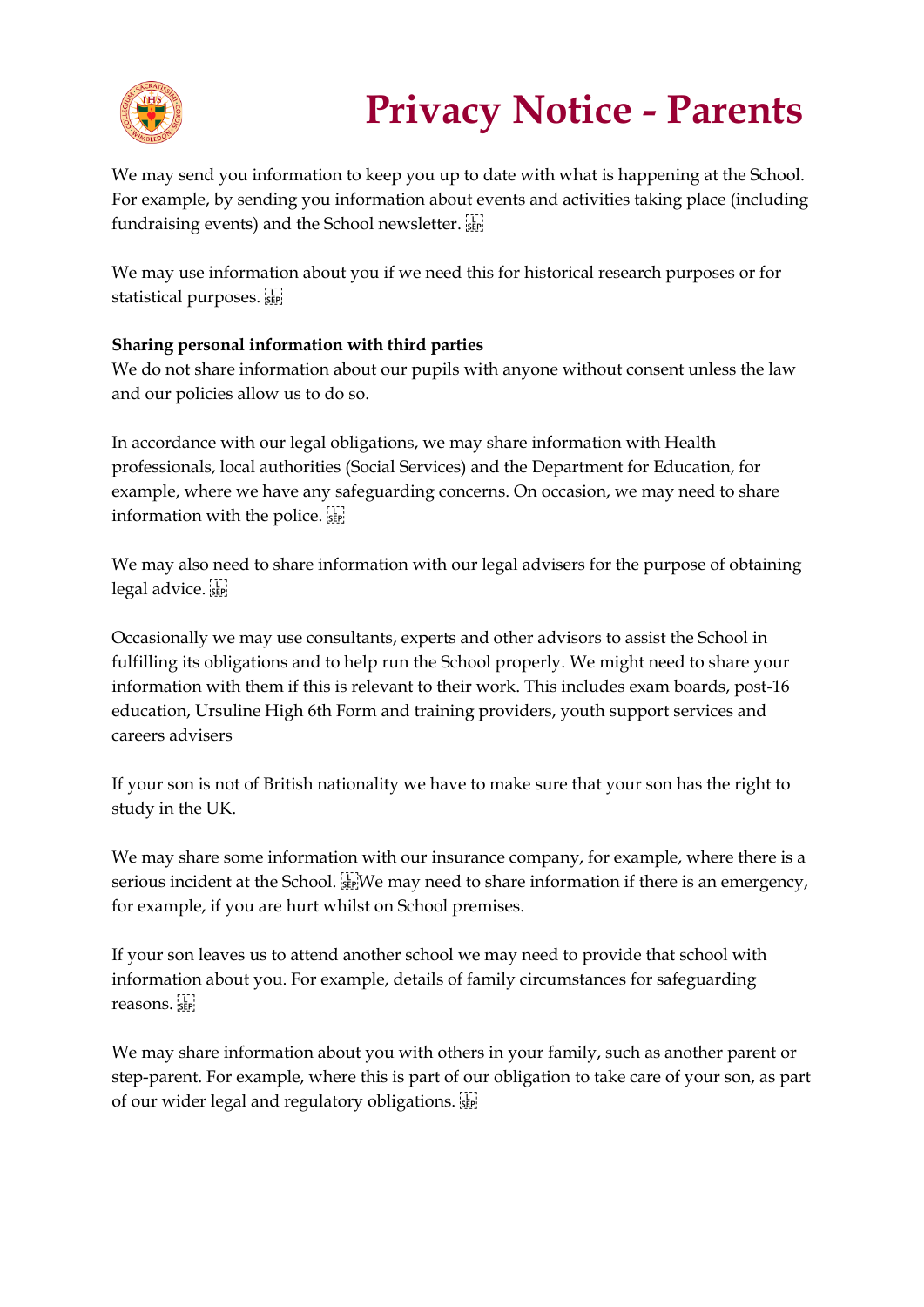

# **Privacy Notice - Parents**

Some of our systems are provided by third parties, eg, school website, School Gateway or cloud storage providers. This is always subject to contractual assurances that personal data will be kept securely and only in accordance with our specific directions.

The Department for Education (DfE) collect personal data from educational settings and local authorities via various statutory data collections. We are required to share information about our pupils with the Department for Education (DfE) either directly or via our local authority for the purpose of those data collections, under: section 3 of The Education (Information About Individual Pupils) (England) Regulations 2013.

All data is transferred securely and held by DfE under a combination of software and hardware controls, which meet the current government security policy framework. Our legal grounds for using your information

This section contains information about the legal basis that we are relying on when handling your son's information.

### **Public interests**

This means that the processing of your data is necessary for public interests. The School relies on public interests for most of the ways in which it uses your information. Specifically, the School has a public interest in:

- Providing your son with an education.
- Safeguarding and promoting your son's welfare and the welfare of other Pupils.
- Promoting the objectives and interests of the School.
- Facilitating the efficient operation of the School.
- Ensuring that all relevant legal obligations of the School are complied with.

#### **Legal obligation**

Where the School needs to use your information in order to comply with a legal obligation, for example to report a concern about your son's wellbeing to Children's Services, we may also have to disclose your information to third parties such as the courts, the local authority or the police where legally obliged to do so.

#### **Legitimate interest**

Personal data may be processed on the basis that the school has a legitimate interest in processing that data, provided that such legitimate interest is not overridden by your rights or freedoms.

The School must also comply with an additional condition where it processes special categories of personal information. These special categories include: personal information revealing racial or ethnic origin, political opinions, religious or philosophical beliefs, genetic information, biometric information, health information, and information about sex life or orientation.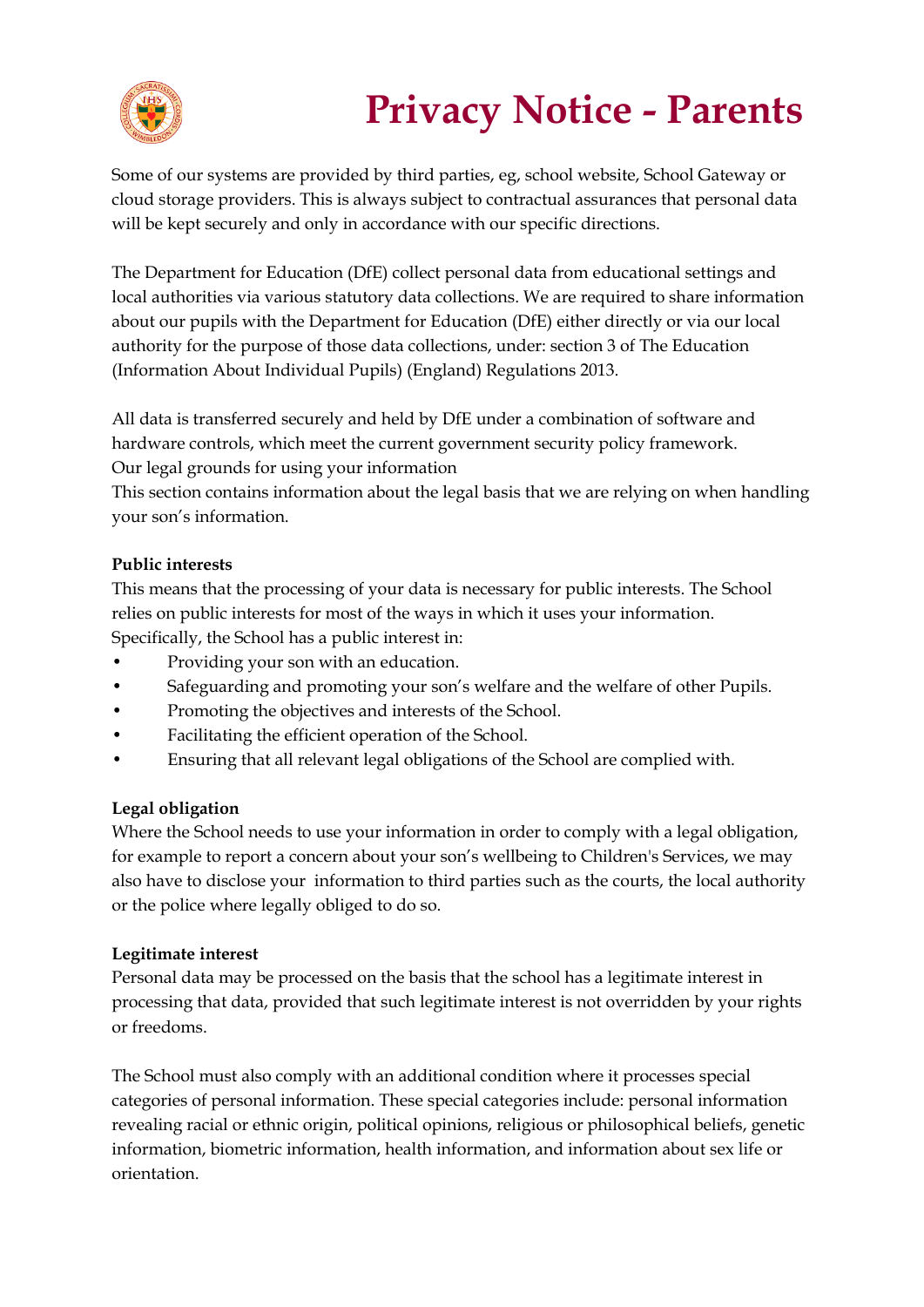

#### **Vital interests**

To protect the vital interests of any person where that person cannot give consent, for example, if they are seriously hurt and are unconscious.

#### **Legal claims**

The processing is necessary for the establishment, exercise or defence of legal claims. This allows us to share information with our legal advisors and insurers.

#### **Collecting Personal Information**

We may ask for your consent to use your information in certain ways. If we ask for your consent to use your personal information you can take back this consent at any time. Any use of your information before you withdraw your consent remains valid. Please speak to your son's Pastoral Support Assistant if you would like to change your details or withdraw any consent given.

Sending information to other countries

We may send your information to countries which do not have the same level of protection for personal information as there is the UK. For example, we may store your information on cloud computer storage based overseas or communicate with you by email when you are overseas (for example, when you are on holiday).

The European Commission has produced a list of countries which have adequate data protection rules. The list can be found here: http://ec.europa.eu/justice/data-

protection/international-transfers/adequacy/index\_en.htm

If the country that we are sending your information to is not on the list or, is not a country within the EEA (which means the European Union, Liechtenstein, Norway and Iceland) then, it might not have the same level of protection for personal information as there is the UK.

We will provide you with details about the safeguards which we have in place outside of this privacy notice.

#### For how long do we keep your information?

We keep your information for as long as we need to in order to educate and look after your son/son's. We will keep certain information after your son has left the School. In exceptional circumstances, we may keep your information for a longer time than usual, but we would only do so if we had a good reason and only if we are allowed to do so under data protection law.

What decisions can you make about your son's information?

From May 2018 you will be able to make various decisions about your information. Some of these are new rights whilst others build on your existing rights. Your rights are as follows:

if information is incorrect you can ask us to correct it;